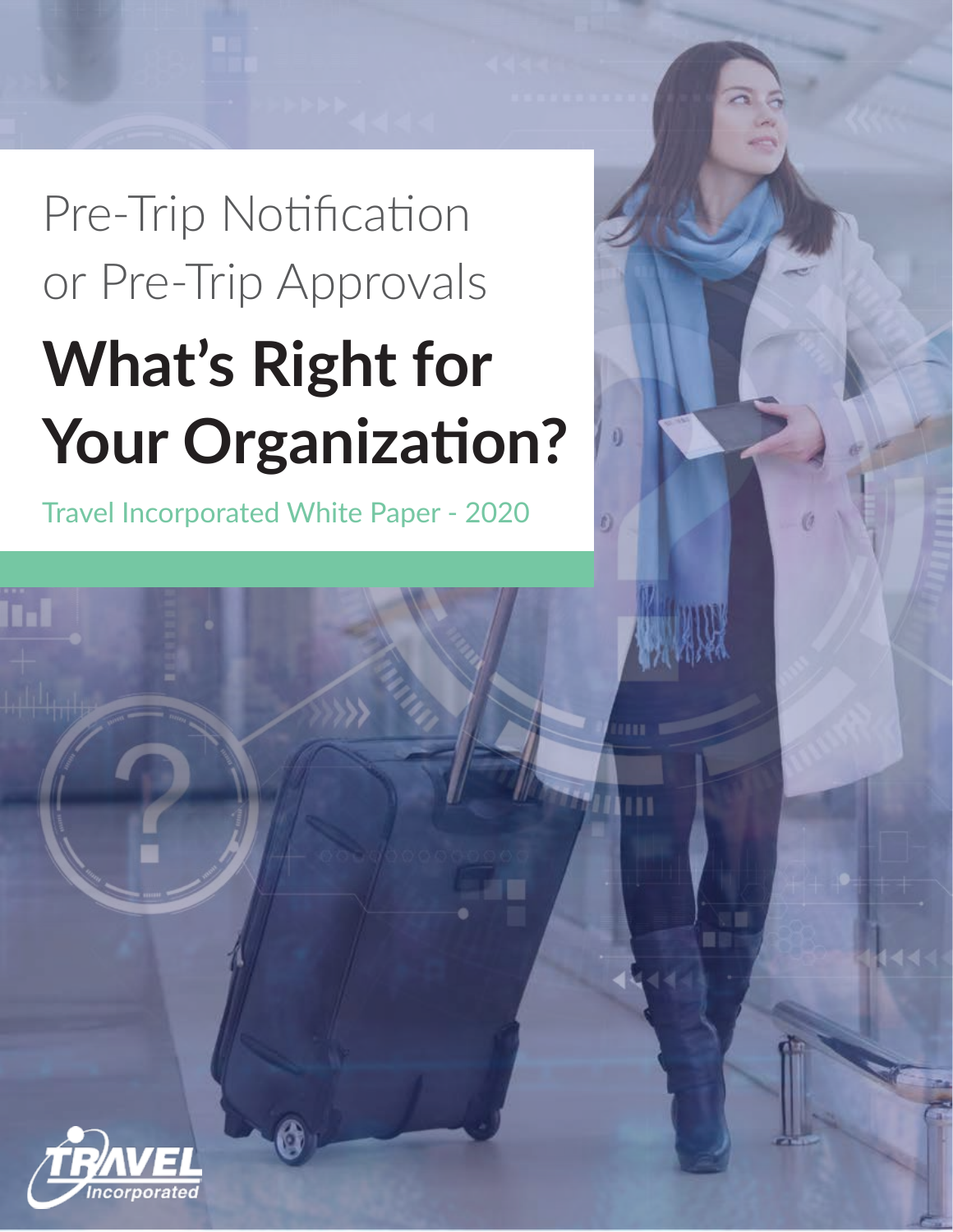

# **Setting the Stage:**  Shifting to a Managed Program

Finding the right balance to oversee travel due diligence, while staying true to your company culture and traveler convenience is challenging.

Over the past few months, many of our customers have enhanced their travel management programs to include a more structured process for ensuring safety through Duty of Care, as well as spend management through policy adjustments. Finding the right balance to oversee travel due diligence, while staying true to your company culture and traveler convenience is challenging.

As a specialist in tailoring programs to achieve this balance, TI has approached this topic by outlining options we make available to our partners for both Pre-Trip Approvals as well as considerations for Pre-Trip Notifications. It is our intent to provide the highest degree of clarity as well as guide you to making the best decisions for your organization. To set the stage, corporations are shifting to a more managed program that incorporates defined structure, traveler safety, and spend management. Although many of our clients appreciated the flexibility for their travelers to make their own informed travel buying decisions, the obligation for their safety and security required contemplation of how to properly shift their travelers buying behavior to identify clear parameters through an approval process.

Whether this process is intended for a short term shift while travel limitations are in place, or for a longer term strategic approach, it is comforting to know you have options!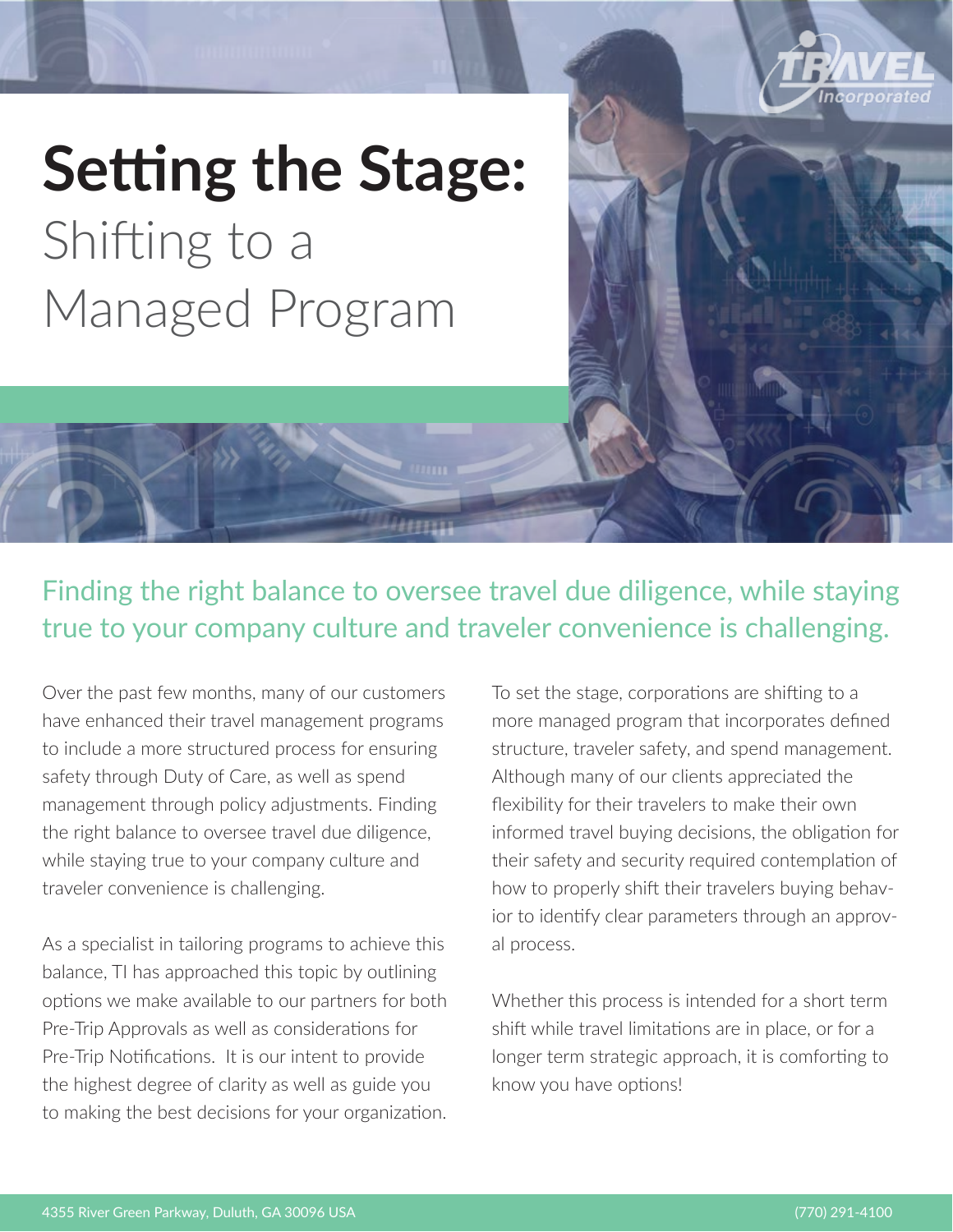

**BOARDING PASS** 

*LICINT VANDISRE ENDOATE* 

## Who can Be Designated to Approve a Trip?

The designated approver is tagged in the traveler's profile, and can be either the traveler's direct supervisor, or a company-wide administrator. If the approver is not available or on vacation, the approver can reassign another associate to receive the approval detail.

To reduce complexity in the approval processes, it is most common to limit the approvers to the above, but in some instances you may elect to have a "Conditional Approver" who would only be notified if certain fare rules were broken.

# What is the Difference between a Pre-Trip Notification and a Pre-Trip Approval?

### Pre-Trip Notifications

Pre-Trip Notifications provide trip purchasing information to the traveler's direct supervisor, or companywide assigned administrator, when a traveler makes a reservation that is either out of policy, or out of compliance for any component of the trip (air, hotel or ground transportation). No action is required, the booking is ticketed, but most can be voided within 24 hours without penalty.

### Pre-Trip Approvals

require a formal approval process for any out of policy or compliance trip component from the same direct supervisor or assigned administrator to proceed with the trip before the booking is ticketed.

Deciding which option is right you greatly depends on your company's requirements, resources and corporate culture. Let's dive into the benefits and related challenges of both options.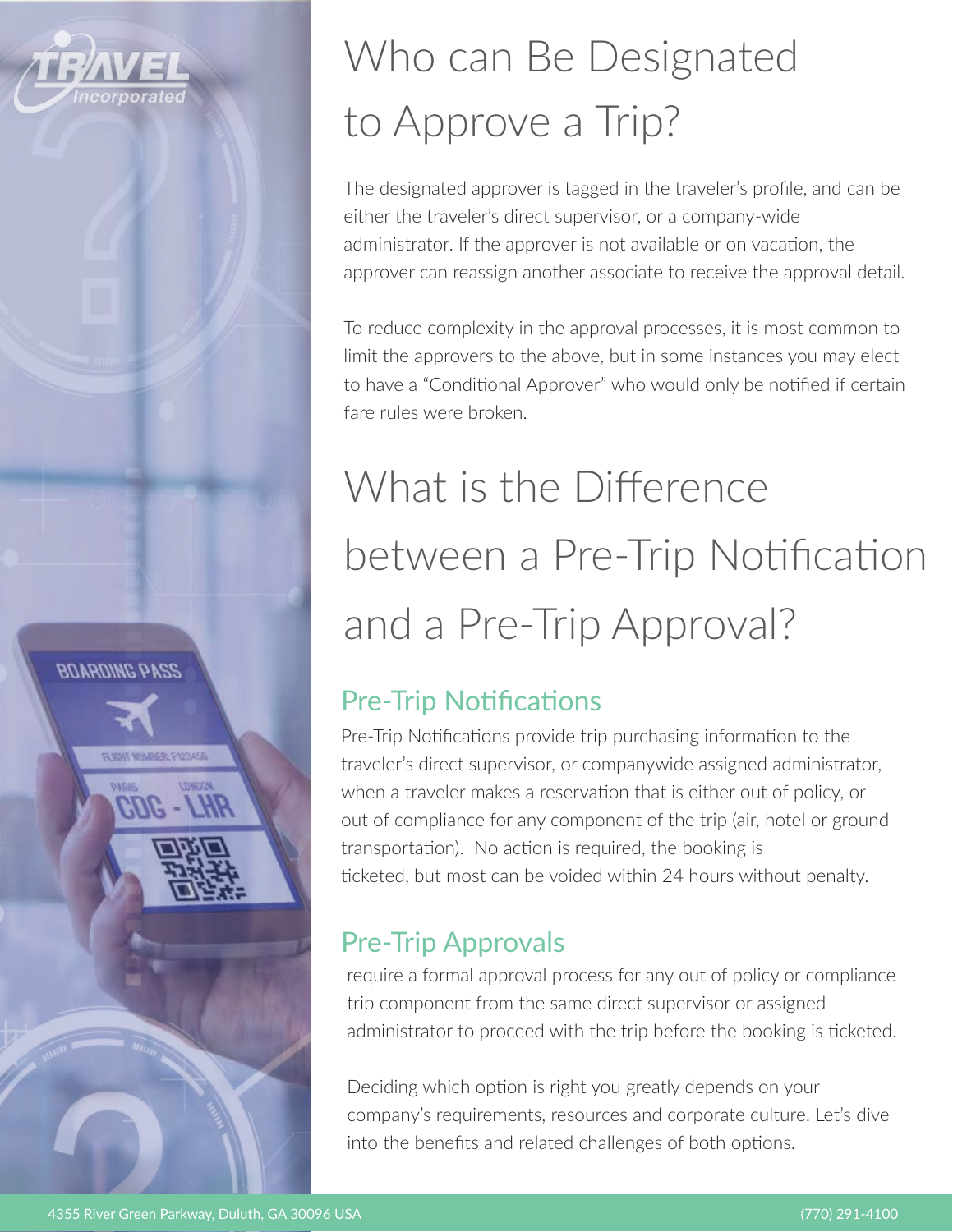

# **Benefits and Challenges**  Only You Can Determine What's Best for Your Company

## Pre-Trip Notifications

A Pre-Trip Notification is an email notification which provides the information on the booking that is either out of compliance or out of policy, including the routing, fare, hotel, etc., and a listing of alternative options returned in the search which the traveler could have selected.

With Pre-trip Notification, there is no action required. The booking is ticketed without any hold being applied. Should the supervisor disagree with the purchase, they would have the opportunity to notify the traveler and request they void the transaction. By voiding within 24 hours of ticketing, there is no cost associated with the fare.

#### **Benefits**

Notifications provide the least resource intensive approach while still having the ability to monitor travel purchases. As the pre-trip Notification allows for the visibility into out of policy bookings (example, can be tailored to policy for any flight that is \$100 more expensive than the lowest available fare), the Notification option continues to provide the detail of the trip, yet

| Figur Ruie Triggereu<br>Air Fare is greater than the least cost logical airfare plus 100 dollars - Notify Manager<br>Reason Code:<br>PA - Passenger requested airline |                                                                                           |                                                                                                                |  |
|-----------------------------------------------------------------------------------------------------------------------------------------------------------------------|-------------------------------------------------------------------------------------------|----------------------------------------------------------------------------------------------------------------|--|
|                                                                                                                                                                       |                                                                                           |                                                                                                                |  |
| Flight:                                                                                                                                                               | $\triangle$ DELTA Flight # 2672 Y                                                         |                                                                                                                |  |
|                                                                                                                                                                       | Departure: Atlanta Hartsfield-Jackson Intl Airport (ATL)                                  | Fri 12/11/2020 at 7:50 AM                                                                                      |  |
| Arrival:                                                                                                                                                              | Orlando Intl Airport (MCO)                                                                | Fri 12/11/2020 at 9:21 AM                                                                                      |  |
| Stops:                                                                                                                                                                | Nonstop                                                                                   |                                                                                                                |  |
|                                                                                                                                                                       | Flt Miles:                                                                                | 404                                                                                                            |  |
|                                                                                                                                                                       | Orlando Intl Airport (MCO) to Atlanta Hartsfield-Jackson Intl Airport (ATL)               |                                                                                                                |  |
| Flight:                                                                                                                                                               | $\triangle$ DELTA Flight # 2324 Y                                                         |                                                                                                                |  |
| Departure:                                                                                                                                                            | Orlando Intl Airport (MCO)                                                                | Sat 12/12/2020 at 6:30 PM                                                                                      |  |
| Arrival:                                                                                                                                                              | Atlanta Hartsfield-Jackson Intl Airport (ATL)                                             | Sat 12/12/2020 at 8:10 PM                                                                                      |  |
| Stops:                                                                                                                                                                | Nonstop                                                                                   |                                                                                                                |  |
|                                                                                                                                                                       | Flt Miles:                                                                                | 404                                                                                                            |  |
| <b>Best Options</b>                                                                                                                                                   |                                                                                           |                                                                                                                |  |
|                                                                                                                                                                       | Price<br>Category                                                                         | Vendor<br>Cities<br>Stops:                                                                                     |  |
| Best Price with the Fewest Stops USD 241.20 & DELTA ATL-MCO<br>$\circ$<br>Least cost logical<br>USD 152.20 American AI ATL-MCO<br>1                                   |                                                                                           |                                                                                                                |  |
|                                                                                                                                                                       | Options turned down:<br>The following options were presented to the user, but not chosen. |                                                                                                                |  |
| Flight                                                                                                                                                                |                                                                                           |                                                                                                                |  |
| Cost: \$152.20                                                                                                                                                        |                                                                                           |                                                                                                                |  |
| Outbound Flight                                                                                                                                                       |                                                                                           |                                                                                                                |  |
|                                                                                                                                                                       | American Airlines 2674 Charlotte Airport (CLT)                                            | American Airlines 153 Atlanta Hartsfield-Jackson Intl Airport (ATL) 12/11/2020 7:05 AM Charlotte Airport (CLT) |  |
| Return Flight                                                                                                                                                         |                                                                                           | 12/11/2020 11:20 AM Orlando Intl Airport (MCO)                                                                 |  |
|                                                                                                                                                                       | American Airlines 1 1611 Orlando Intl Airport (MCO)                                       | 12/12/2020 5:10 PM Charlotte Airport (CLT)                                                                     |  |
|                                                                                                                                                                       | American Airlines 2677 Charlotte Airport (CLT)                                            | 12/11/2020 7:05 AM Atlanta Hartsfield-Jackson Intl Airport (ATL)                                               |  |

does not delay the transaction by blocking or having the risk of the rate changing as it is ticketed upon booking. The traveler is aware of the manager review, and encourages policy compliance.

Flight Rule Triggered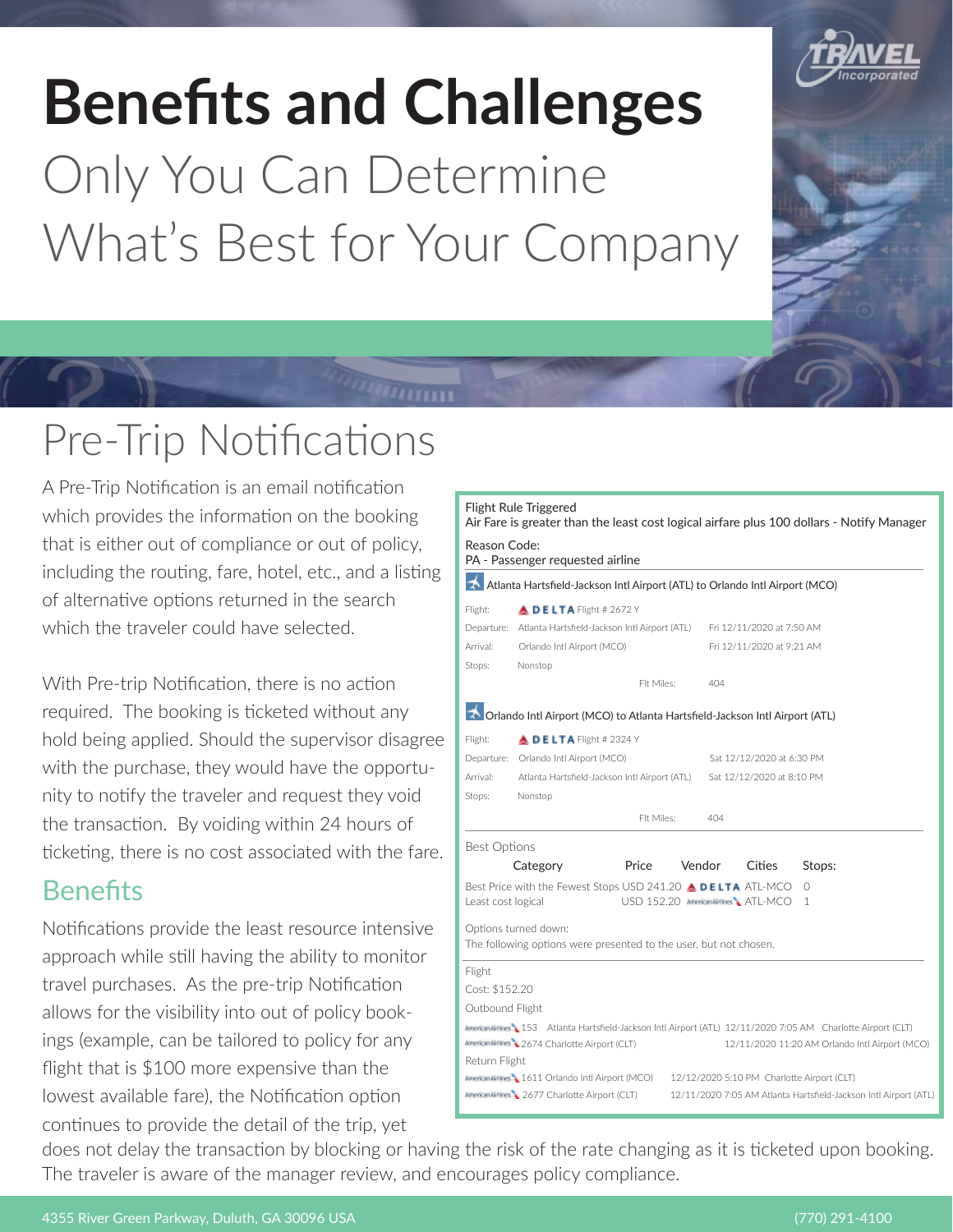

#### **Challenges**

As there is no formal approval action required, travel would be booked without oversight, potentially impacting budget and pre-ticket policy compliance.

### Pre-Trip Approvals

Pre-trip Approvals require a formal approval process for any out of policy or compliance trip component from the same direct supervisor or assigned administrator to proceed with the trip before the booking is ticketed. These can be as prescriptive as requiring an internal authorization before a booking can even be made, or as simple as sending an email request to "approve" or "decline" if out of policy. Any pre-trip approval process can be included for bookings made offline through a TI Consultant.

As there are many approaches, we have outlined the most common for your review and consideration:

#### Passive Approvals

The most common approach to Pre-trip Approvals is to provide a Passive Approval. The safeguard emails approval request and trip details for out of policy/compliance is emailed to the supervisor or administrator to approve. However, if no approval is received by the end of that day, the booking is ticketed to avoid fluctuations of fare. The traveler will be notified at the time of search if one of their selections is out of policy.

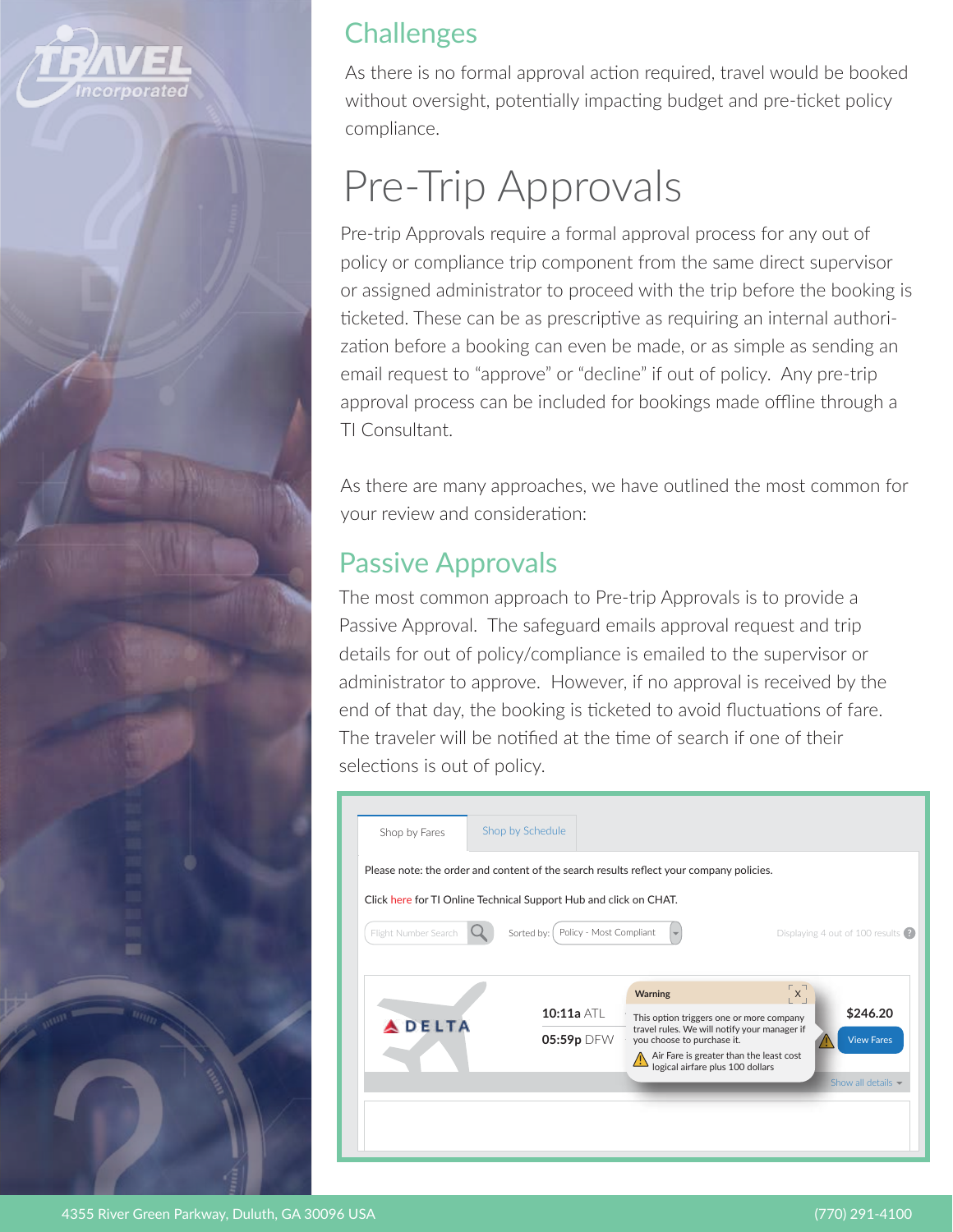



A more controlled approach is to require each out of policy/compliance ticket to be approved via email by the supervisor or administrator replying "approve" or "decline" to the email. In this instance, the booking will not be ticketed until an approval is made.

From: Concur Travel <TravelWizardApprovals@concursolutions.com> Date: Tue, Oct 13, 2020 at 4:53 PM Subject: Travel approval required for traveler William Never To: <user.name@company.com>

#### **Action Required**

One of your employees has submitted a request for travel that requires approval. Please review the trip details, then approve or reject the request following the instructions below.

**Traveler Name:** William Never

**What do I need to do?** You can approve or reject this trip by either:

> Replying to this email with the word "Approve" or "Reject" Logging into Concur Travel and following the instructions to approve or reject the trip

#### **When do I need to do it by?**

This trip **must be approved or rejected by: 10/14/2020 9:00 PM Eastern time (10/14/2020 9:00 PM Eastern time)**. If you do not approve the trip by this time or if you reject the trip, it will **automatically be cancelled.**

#### Authorization Prior to Booking Travel

A few of our clients have chosen to require an authorization before travelers have the ability to search for a reservation in Concur. The authorization process can include requiring an authorization number, or simply a verification the trip has been authorized. This is especially useful in a short term environment when every trip needs to be authorized.

| <b>Welcome to Concur!</b>                                                                                                                  |  |  |
|--------------------------------------------------------------------------------------------------------------------------------------------|--|--|
| We need a little more information to start booking your trip. Please take a moment to fill out the following fields and click <b>Next.</b> |  |  |
| Thank you.                                                                                                                                 |  |  |
| Please Provide your 10 digit trip approval code obtained from your manager.<br>[Required]                                                  |  |  |
| 1111111111                                                                                                                                 |  |  |

To reduce the complexity, Concur can be set up to simply have a Box Check to validate the trip was verbally approved. In either instance, this will act as a gatekeeper prior to allowing the traveler to actually search for their fares. Below please find sample options for authorization requirements at the time of booking:

| <b>Welcome to Concur!</b>                                                                                                                  |  |  |  |
|--------------------------------------------------------------------------------------------------------------------------------------------|--|--|--|
| We need a little more information to start booking your trip. Please take a moment to fill out the following fields and click <b>Next.</b> |  |  |  |
| Thank you.                                                                                                                                 |  |  |  |
| Please confirm that your Travel Authorization Form has been approved by<br>your manager [Required]                                         |  |  |  |
| $\overline{\phantom{a}}$                                                                                                                   |  |  |  |
| confirm that my Travel Authorization Form has been completed and approved.                                                                 |  |  |  |